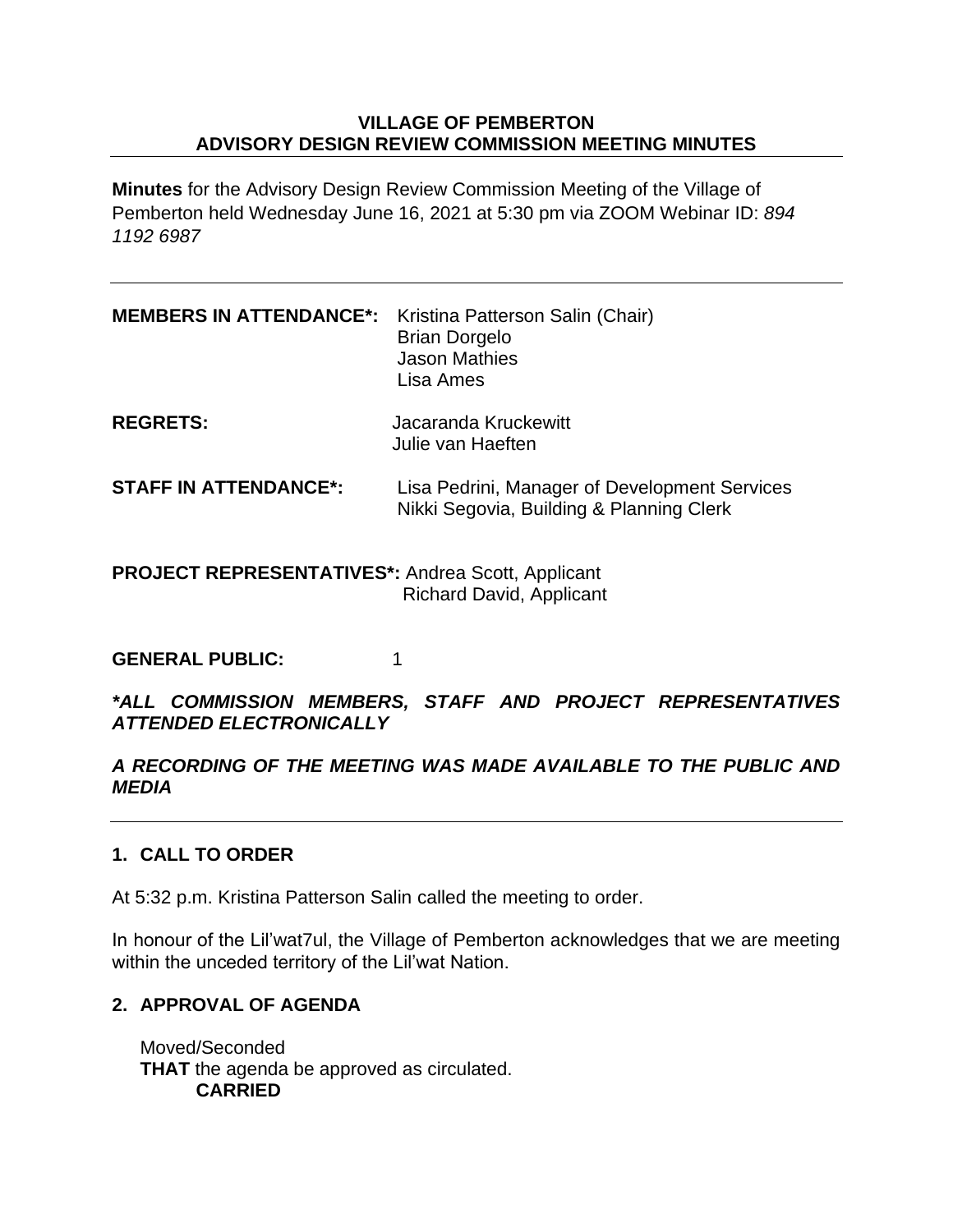Village of Pemberton Advisory Design Review Commission Meeting June 16, 2021 2

### **3. ADOPTION OF MINUTES**

Moved/Seconded **THAT** the minutes of the Advisory Design Review Commission meeting held April 15, 2021 be adopted as circulated. **CARRIED**

### **4. MAJOR DEVELOPMENT PERMIT No. 088 – 'The Aspect'**

Lisa Pedrini, Manager of Development Services, presented a report summarizing the application submitted by Richard David, to permit the development of a new threestorey multi-family apartment building of between 58-61 residential units over structured parking on Portage Road. Lisa noted the applicants intend to develop the building as a purpose-built rental building, which will be a consideration of Council through a separate Housing Agreement Bylaw. She also noted the applicants are seeking a reduction in parking requirements over and above what is permitted by the Zoning Bylaw to make the project feasible. She then opened the floor to Commission members for questions to Staff.

Questions were asked from the Commission members regarding whether common areas on the outside of the property were provided, driveway slopes, drop off zones, snow stops, access from the ground floor balcony for homeowners, what the parameters are for varying a footprint and how affordable housing is determined.

Project representative Andrea Scott then presented the Architectural and Landscape features of the project. She noted a total of 61 units, 3 floors, parking features and shared samples of the materials that are proposed for the building. She shared detailed architectural drawings showing the different aspects of the proposed building and responded to the Commission's questions.

The Chair opened the floor for additional questions to the applicants from the Commission members. Questions regarding floor heating in the driveway, overhangs of the roofs vs. the decks, access to the garbage shed, garage height, and specific landscaping materials were posed.

#### Moved/Seconded

**THAT** the Advisory Design Review Commission recommends that Council support the proposed Major Development Permit No. 088 "The Aspect" subject to the following conditions;

- **-** that a frosted material or similar is used on the balconies facing the road so there is no visual clutter visible from the street; and
- **-** that the proposed Japanese Maples fronting the road are replaced with a more suitable tree that provides better shade and privacy.

#### **CARRIED**